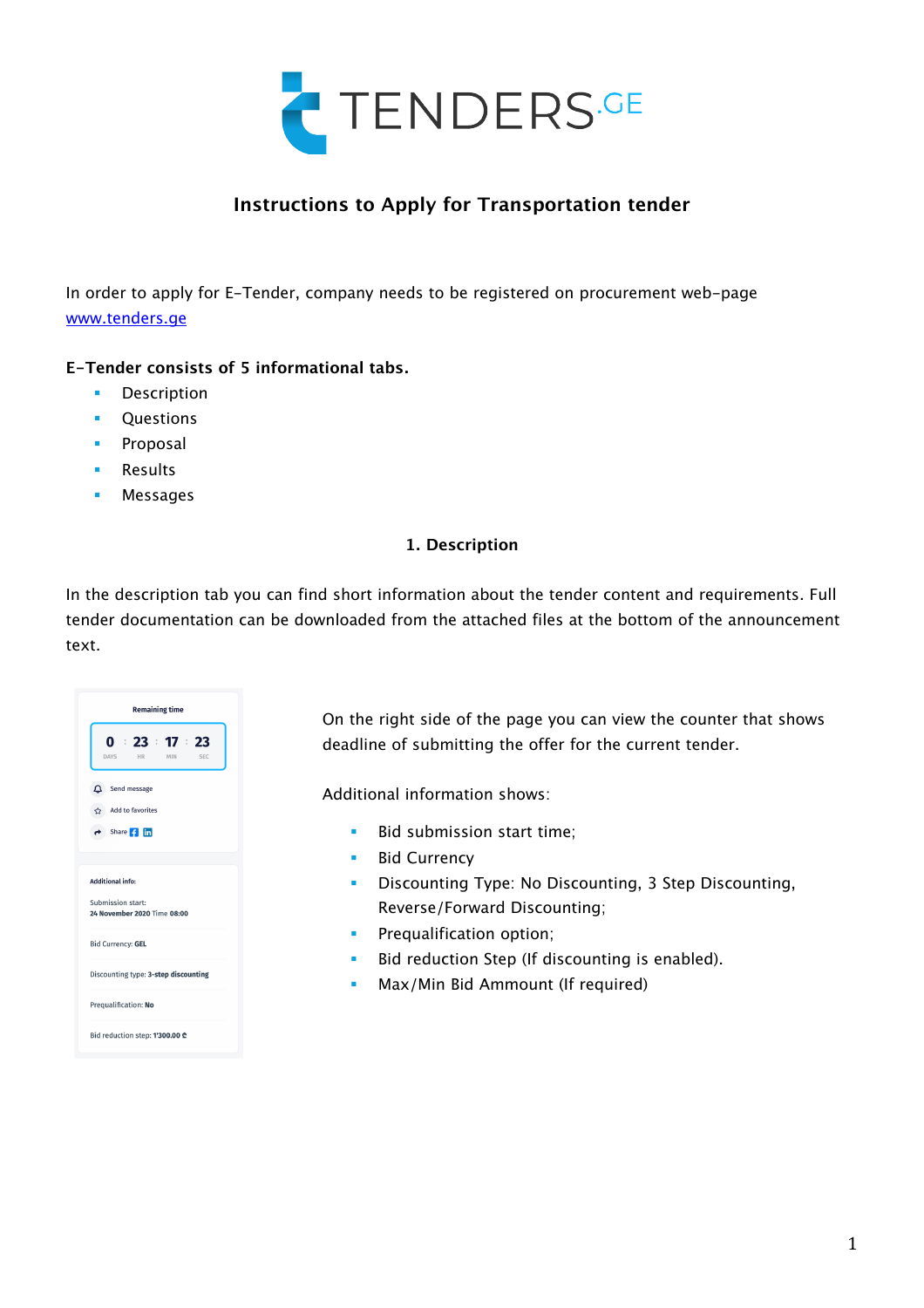## **2. Questions**

In the following tab companies have possibility to ask questions directly to the procurer representative and receive the answer in the system. In order to use the following tab, user needs to be signed in. Questions asked by the company as well as the received answers are visible for all users, however the author of the question is hidden even for the procurer.

| <b>Description</b> | Questions | <b>Proposal</b> |                  |      |
|--------------------|-----------|-----------------|------------------|------|
|                    |           |                 | <b>Questions</b> |      |
|                    |           |                 |                  |      |
| Your question      |           |                 |                  | Send |
|                    |           |                 |                  |      |

**3. Proposal**

| Email                                |
|--------------------------------------|
| Password<br>Recover                  |
| Remember me                          |
| Login                                |
| Don't have an account yet? Sign up   |
|                                      |
|                                      |
| <b>Questions</b><br>Proposal<br>tion |
| <b>Proposal documents</b>            |
| <b>T</b> File upload                 |
|                                      |

**Initial Price** 

**Create offer** 

Please fill in the offer. In case the offer is left blank, your tender documentation will not be<br>visible to the procurement organization.

In order to apply for the tender, user should be signed in. In case your company is not registed on our webpage, please proceed with **"Sign Up"**  button.

After signing in, you can upload your offer from the "**Proposal"** tab. **Note:** Uploading the documentation is not mandatory, however the bid must be submitted by pressing "**Create Offer"** button.

**Sign In**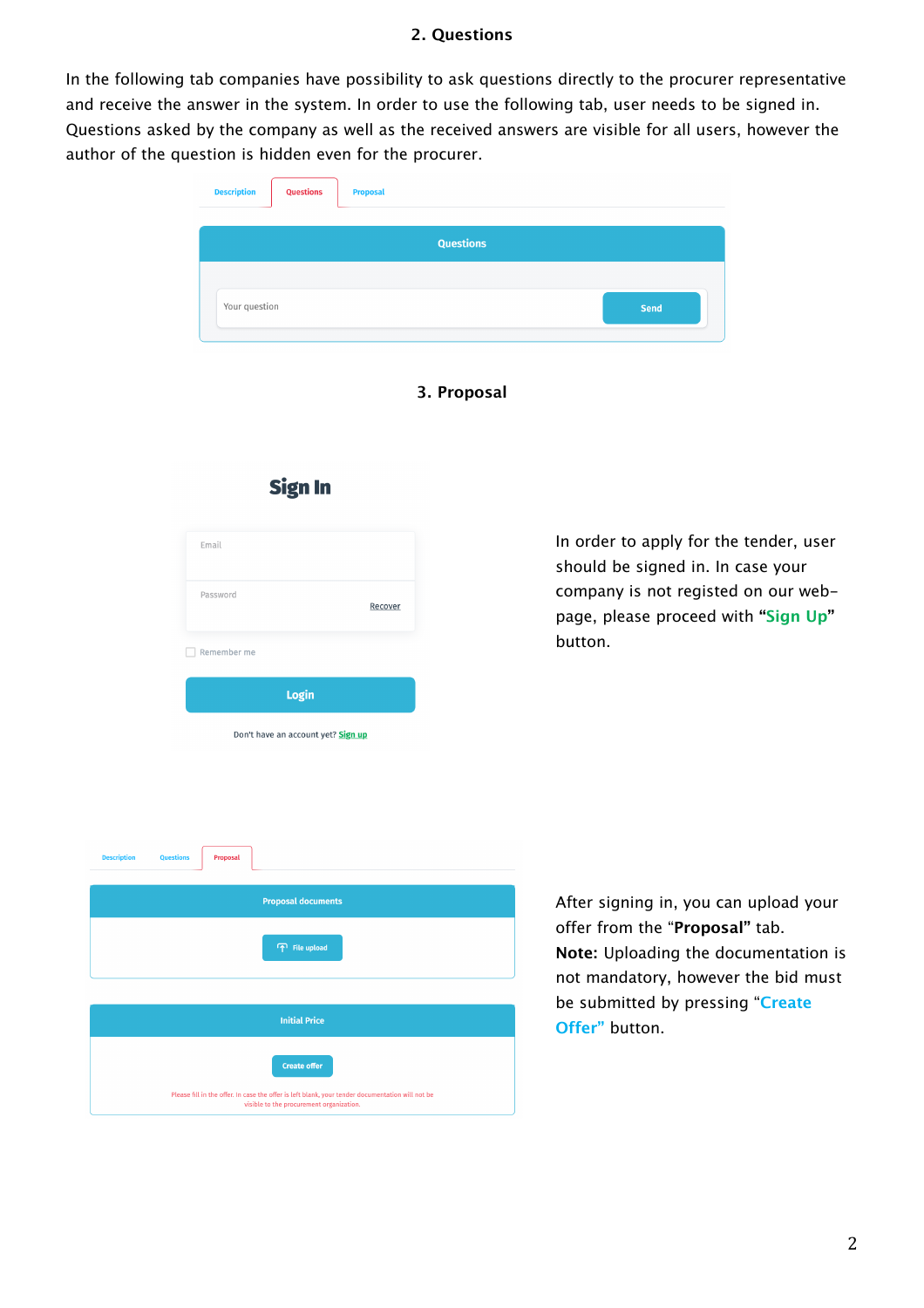| <b>Description</b><br><b>Questions</b> | Proposal |                                                                                                                                              |          |             |   |
|----------------------------------------|----------|----------------------------------------------------------------------------------------------------------------------------------------------|----------|-------------|---|
|                                        |          | <b>Proposal documents</b>                                                                                                                    |          |             |   |
| Description                            |          | Type                                                                                                                                         | Size     |             |   |
| 画<br>Offer - Company A                 |          | png                                                                                                                                          | 23.91 kB | ca download | Ω |
|                                        |          | File upload                                                                                                                                  |          |             |   |
|                                        |          | <b>Initial Price</b>                                                                                                                         |          |             |   |
|                                        |          | <b>Create offer</b>                                                                                                                          |          |             |   |
|                                        |          | Please fill in the offer. In case the offer is left blank, your tender documentation will not be<br>visible to the procurement organization. |          |             |   |

|                         | Proposal                |
|-------------------------|-------------------------|
| Currency*               | GEL OUSD OEUR OGBP ORUB |
| Price *                 | $\mathbb{C}$            |
| Included VAT *          | yes Ono                 |
| Transit Time (Days) *   |                         |
| Payment Terms*          | Choose<br>$\checkmark$  |
| Price validity (Days) * | 30                      |
| Comment                 |                         |
|                         | í                       |
|                         | Save                    |
|                         |                         |

|                   |      | <b>Proposal documents</b> |                         |
|-------------------|------|---------------------------|-------------------------|
| Description       | Type | Size                      |                         |
| Offer - Company A | png  | 23.91 kB                  | œ<br><b>Co</b> download |
|                   | டை   | <b>File upload</b>        |                         |

| <b>Offer price</b> |            |                  |  |  |  |
|--------------------|------------|------------------|--|--|--|
| Participant        | Proposal   | Update           |  |  |  |
| Company B          | 2'500.00 ₾ | 9-Dec-2021 15:05 |  |  |  |
| <b>Edit offer</b>  |            |                  |  |  |  |

In case you would like to delete uploaded file, press button "**X**".

# **Proposal consists of several fields:**

- Currency Choose currency in case it is not fixed.
- Price Indicate your price.
- § Included VAT Prices should be without VAT. This field is fixed and does not require any action.
- Transit Time (Days) Indicate transit time.
- § Payment Terms Choose desired term from the given options.
- **Price Visibility (Days) Price should** be valid for 30 days by default. However you can change it if required.
- Comment This is not mandatory field and can filled when After filling in all the required fields,

please press button **"Save".**

After saving the initial proposal, your bidding documents are successfully stored in the system.

You are free to amend the offer or add/remove documents before the deadline.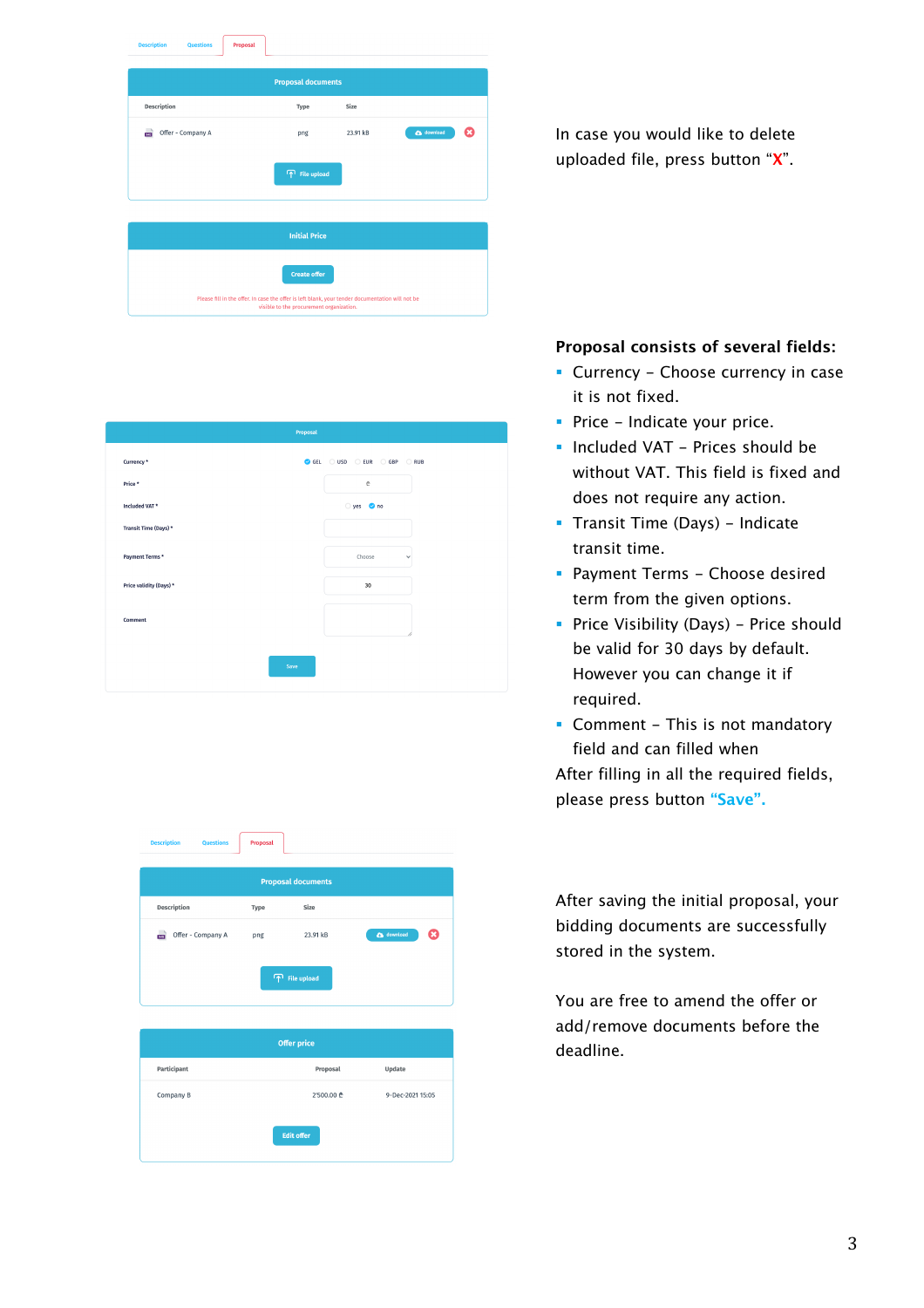### **5. Messages**

After the tender deadline has passed, tab for messaging is enabled. During the evaluation period procurer and supplier can communicate using messaging tab, so all the exchanged files and information are stored in the system.



\* Please note that the communication can be initiated only by procurer representative.

#### Additional bidding stage

After the submission deadline is reached the tender status becomes "Evaluation". During the evaluation process procurer can activate additional bidding stage for the participants. Additional bidding stage remains active for 24 hours and vendors are able to amend their initial offer.

In case the procurer activates the new bidding stage, vendor receives the following notification by e-mail:

| Dear Sir or Madam,                                                                                                                                                           |
|------------------------------------------------------------------------------------------------------------------------------------------------------------------------------|
| We would like to inform you that your company has participated in the following tender:                                                                                      |
| Tender title: <b>T7850 - Tender for the procurement of fuel</b>                                                                                                              |
| Announcer: <b>Company X</b>                                                                                                                                                  |
| Announcer has activated price revision button for your company in the above given tender<br>that allows you to edit the offered price from the proposal tab during 24 hours. |
| Regards,<br>Tenders.ge Administration                                                                                                                                        |